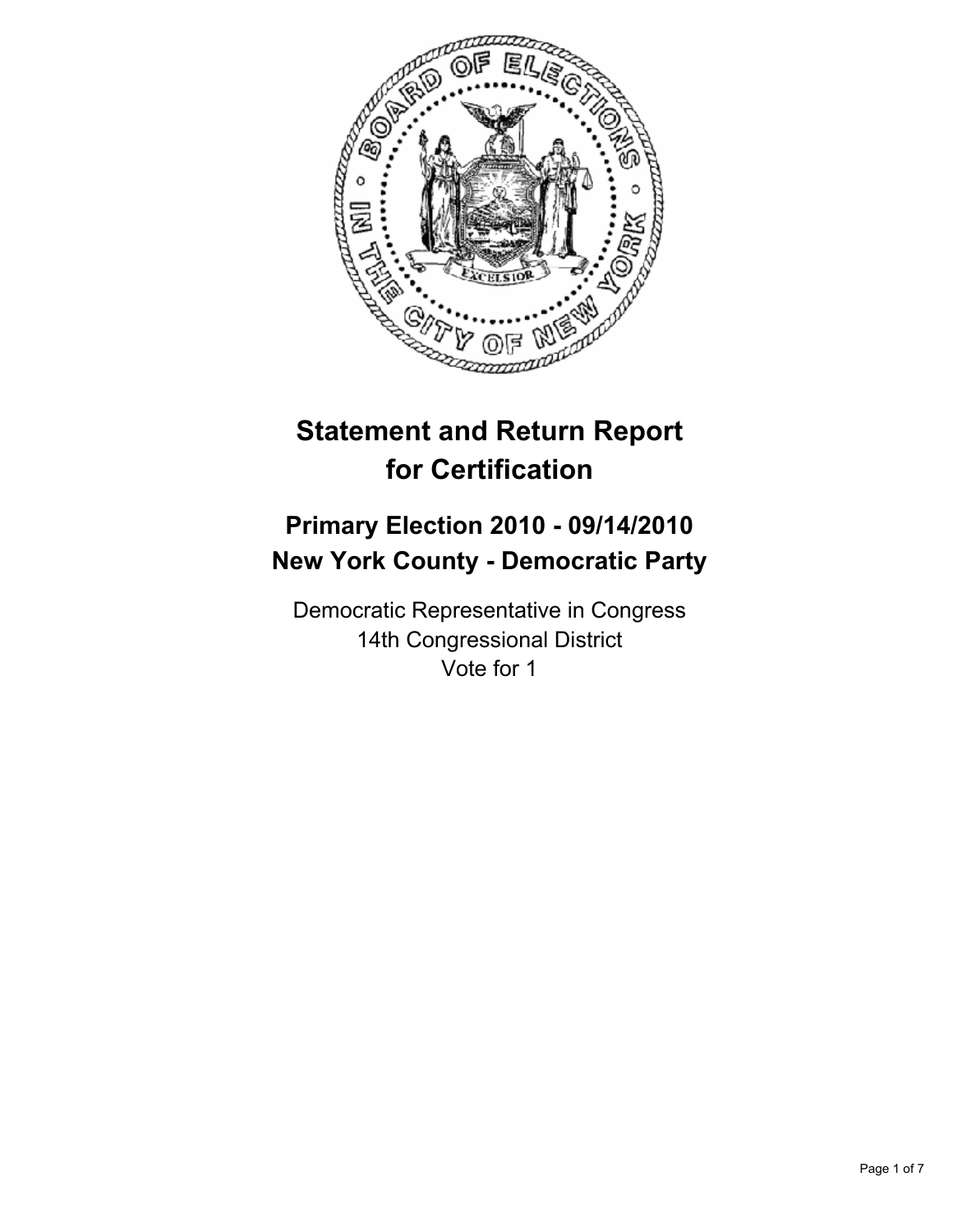

| <b>PUBLIC COUNTER</b>               | 2,691 |
|-------------------------------------|-------|
| <b>EMERGENCY</b>                    | 0     |
| ABSENTEE/MILITARY                   | 51    |
| <b>FEDERAL</b>                      | 21    |
| <b>AFFIDAVIT</b>                    | 38    |
| <b>CAROLYN B MALONEY</b>            | 2,236 |
| <b>RESHMA M SAUJANI</b>             | 442   |
| CHARLES BARRON (WRITE-IN)           |       |
| GLORIA J BROWNE MARSHALL (WRITE-IN) |       |
| NO NAME (WRITE-IN)                  | 18    |
| PYOTR KROPTKIN (WRITE-IN)           |       |
| <b>Total Votes</b>                  | 2.699 |

**Assembly District 65**

| <b>PUBLIC COUNTER</b>        | 8,670          |
|------------------------------|----------------|
| <b>EMERGENCY</b>             | 0              |
| ABSENTEE/MILITARY            | 264            |
| <b>FEDERAL</b>               | 181            |
| <b>AFFIDAVIT</b>             | 110            |
| <b>CAROLYN B MALONEY</b>     | 7,702          |
| <b>RESHMA M SAUJANI</b>      | 1,334          |
| BLAKE ZEFF (WRITE-IN)        | 2              |
| BRAT AROMANDO (WRITE-IN)     | 1              |
| <b>BRUMBERG (WRITE-IN)</b>   | 1              |
| DINO VERGHETTO (WRITE-IN)    | 1              |
| JAMES KENT (WRITE-IN)        | $\overline{2}$ |
| JOHN SUNIR (WRITE-IN)        | 1              |
| KEITH WELLNER (WRITE-IN)     | $\overline{2}$ |
| NO NAME (WRITE-IN)           | 26             |
| PETER FRANKEL (WRITE-IN)     | 2              |
| RICHARD ROSENTHAL (WRITE-IN) | 1              |
| RUTH MESSINGER (WRITE-IN)    | 1              |
| TODD MORRIS (WRITE-IN)       | 1              |
| <b>Total Votes</b>           | 9,077          |

| PUBLIC COUNTER           | 777 |
|--------------------------|-----|
| <b>EMERGENCY</b>         | 0   |
| ABSENTEE/MILITARY        | 14  |
| <b>FEDERAL</b>           | 13  |
| AFFIDAVIT                | 7   |
| <b>CAROLYN B MALONEY</b> | 664 |
| <b>RESHMA M SAUJANI</b>  | 125 |
| ELLIOT BERKE (WRITE-IN)  |     |
| NO NAME (WRITE-IN)       |     |
| <b>Total Votes</b>       | 791 |
|                          |     |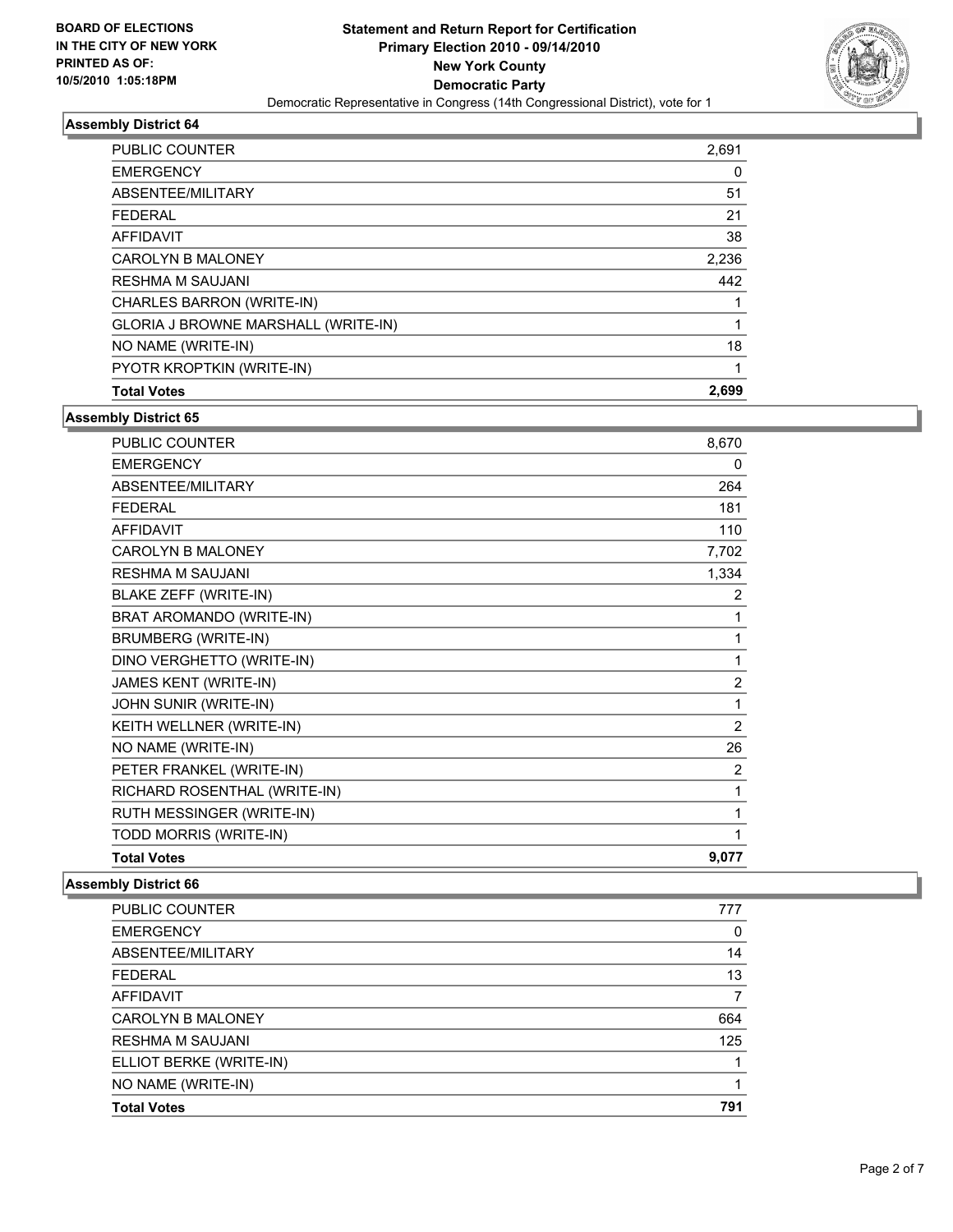

| PUBLIC COUNTER           | 173 |
|--------------------------|-----|
| <b>EMERGENCY</b>         | 0   |
| ABSENTEE/MILITARY        | 3   |
| <b>FEDERAL</b>           | 4   |
| AFFIDAVIT                | 2   |
| <b>CAROLYN B MALONEY</b> | 157 |
| <b>RESHMA M SAUJANI</b>  | 20  |
| NO NAME (WRITE-IN)       |     |
| <b>Total Votes</b>       | 178 |

| PUBLIC COUNTER           | 784 |
|--------------------------|-----|
| <b>EMERGENCY</b>         | 0   |
| ABSENTEE/MILITARY        | 19  |
| <b>FEDERAL</b>           | 12  |
| AFFIDAVIT                | 10  |
| <b>CAROLYN B MALONEY</b> | 638 |
| <b>RESHMA M SAUJANI</b>  | 121 |
| JOYCE JOHNSON (WRITE-IN) |     |
| NO NAME (WRITE-IN)       | 5   |
| <b>Total Votes</b>       | 765 |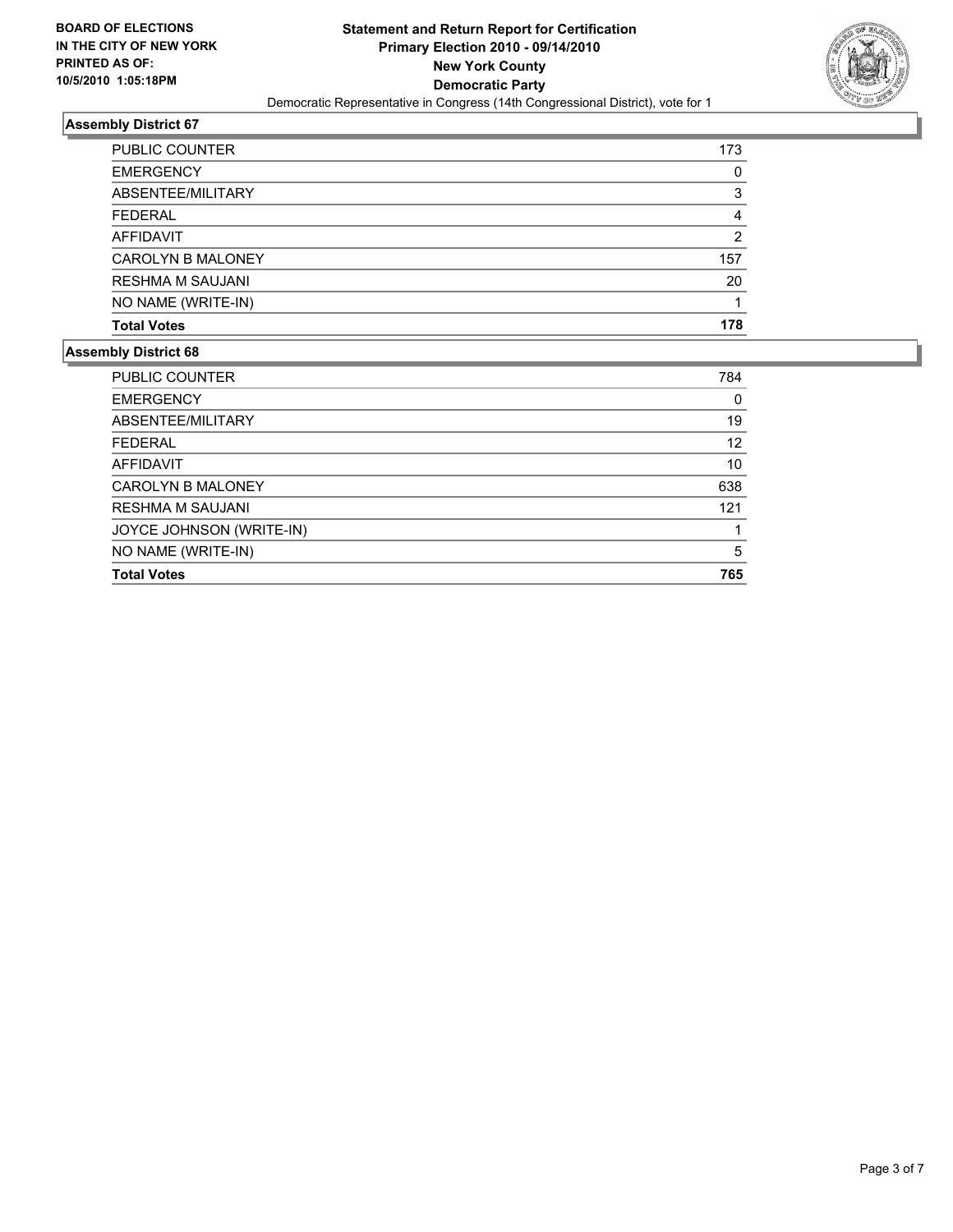

| <b>EMERGENCY</b>                   | 0              |
|------------------------------------|----------------|
| ABSENTEE/MILITARY                  | 268            |
| <b>FEDERAL</b>                     | 219            |
| <b>AFFIDAVIT</b>                   | 93             |
| <b>CAROLYN B MALONEY</b>           | 8,135          |
| <b>RESHMA M SAUJANI</b>            | 1,510          |
| ADAM C POWELL (WRITE-IN)           | 1              |
| <b>BRUMBERG (WRITE-IN)</b>         | 1              |
| CAROLIN B. MALONEY (WRITE-IN)      | 1              |
| CAROLYN B. MALONEY (WRITE-IN)      | 1              |
| CLAYTON (WRITE-IN)                 | 1              |
| ELLIOT SPITZER (WRITE-IN)          | 1              |
| <b>JUSTIN KRASNER (WRITE-IN)</b>   | 1              |
| KATHLEEN B CUDAHY (WRITE-IN)       | $\overline{2}$ |
| LEFT BLANK (WRITE-IN)              | 2              |
| MATTHEW WASHINGTON (WRITE-IN)      | 1              |
| MIKE TRINKLE (WRITE-IN)            | 1              |
| NO NAME (WRITE-IN)                 | 31             |
| NOEL E JEFFERSON (WRITE-IN)        | 1              |
| QUINCY BLOCK (WRITE-IN)            | 1              |
| RANDI WEINGARTEN (WRITE-IN)        | 1              |
| ROYNA BRUMBERG (WRITE-IN)          | 1              |
| RUDY GUILIANI (WRITE-IN)           | 2              |
| STOP WASTEFUL BICKERING (WRITE-IN) | 1              |
| TONY ROMO (WRITE-IN)               | 1              |
| <b>Total Votes</b>                 | 9,697          |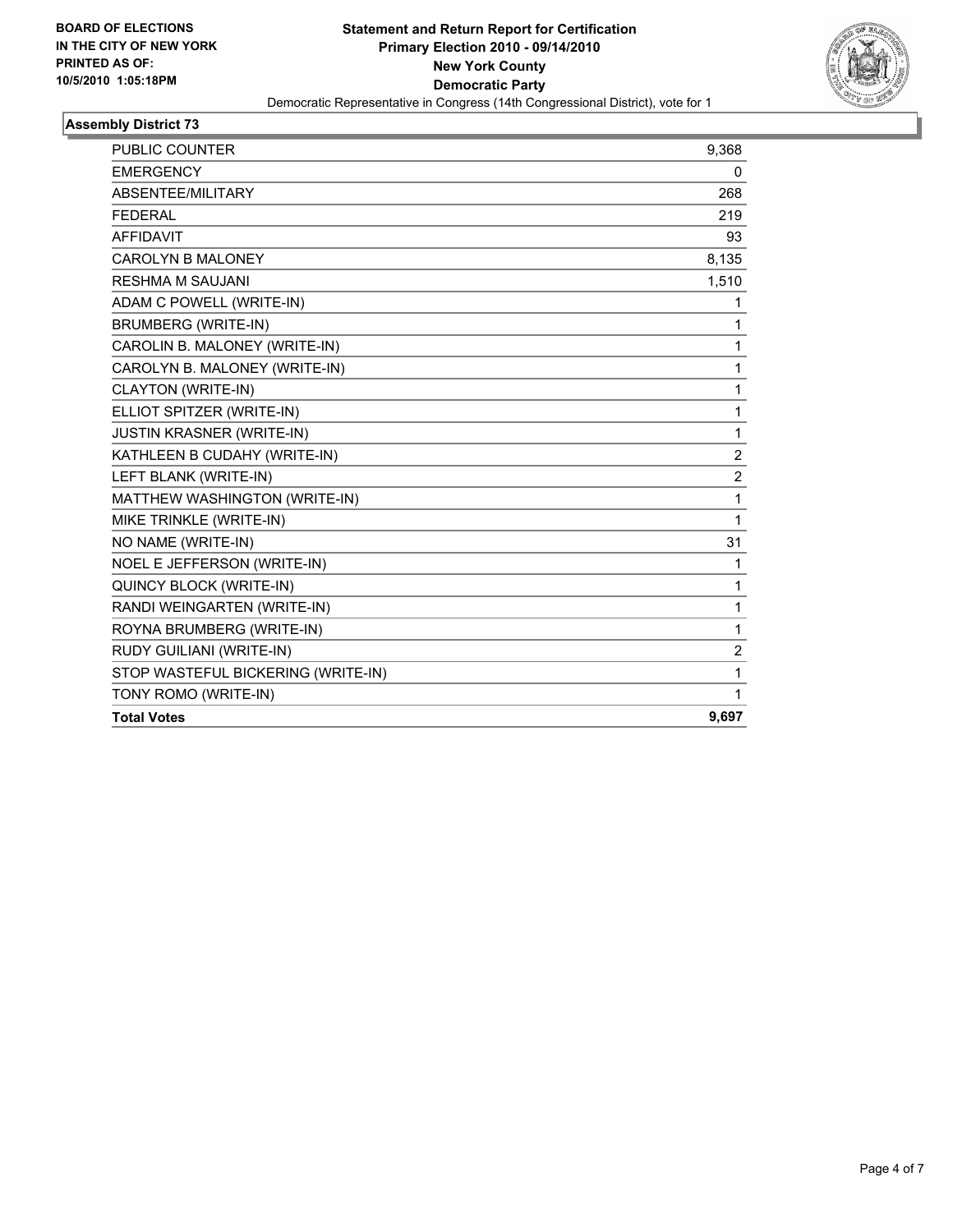

| <b>PUBLIC COUNTER</b>        | 7,384             |
|------------------------------|-------------------|
| <b>EMERGENCY</b>             | $12 \overline{ }$ |
| <b>ABSENTEE/MILITARY</b>     | 177               |
| <b>FEDERAL</b>               | 116               |
| <b>AFFIDAVIT</b>             | 92                |
| <b>CAROLYN B MALONEY</b>     | 6,511             |
| <b>RESHMA M SAUJANI</b>      | 1,064             |
| AARON OLIVO (WRITE-IN)       | 1                 |
| AMY STEVENS (WRITE-IN)       | 1                 |
| CAROLYN B MALONEY (WRITE-IN) | 1                 |
| CLAUDIA WINFIELD (WRITE-IN)  | 1                 |
| HAROLD GREENFIELD (WRITE-IN) | $\overline{2}$    |
| JONATHAN TASINI (WRITE-IN)   | 1                 |
| JULIE FRIEGER (WRITE-IN)     | 1                 |
| LILLIAN K SAAR (WRITE-IN)    | 1                 |
| LIZ CIOUSER (WRITE-IN)       | 1                 |
| MAURICE MICHANE (WRITE-IN)   | 1                 |
| NO NAME (WRITE-IN)           | 23                |
| RESHMA SAUJANI (WRITE-IN)    | 1                 |
| SAMULI HAAUISTO (WRITE-IN)   | 1                 |
| TAYLOR ROBINSON (WRITE-IN)   | 1                 |
| <b>Total Votes</b>           | 7,612             |

| <b>Total Votes</b>       | 2.272 |
|--------------------------|-------|
| R. BRUMTY (WRITE-IN)     |       |
| NO NAME (WRITE-IN)       | 5     |
| EDWARD KOCH (WRITE-IN)   |       |
| <b>RESHMA M SAUJANI</b>  | 354   |
| <b>CAROLYN B MALONEY</b> | 1,911 |
| <b>AFFIDAVIT</b>         | 31    |
| <b>FEDERAL</b>           | 66    |
| ABSENTEE/MILITARY        | 69    |
| <b>EMERGENCY</b>         | 3     |
| <b>PUBLIC COUNTER</b>    | 2,173 |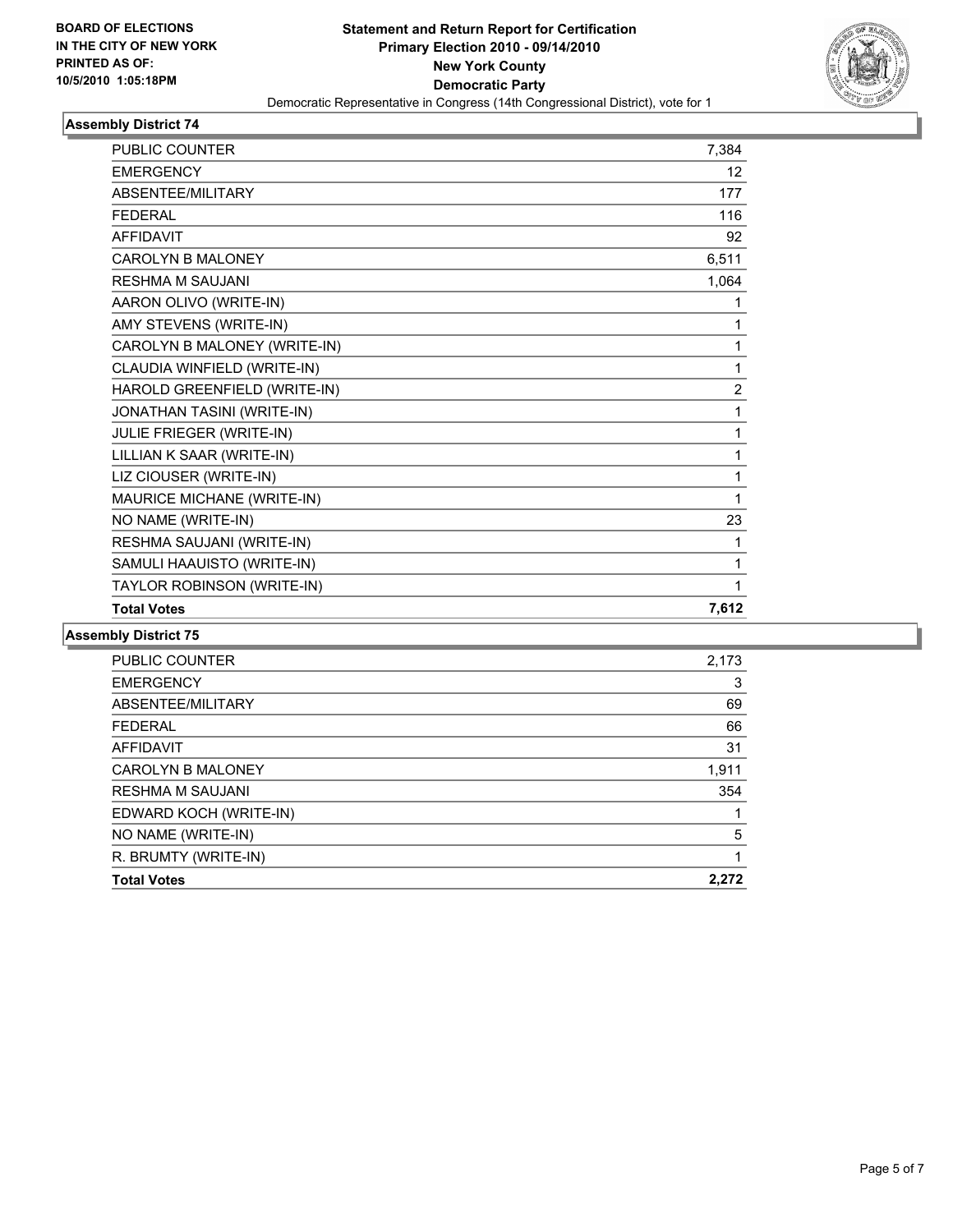

### **Total for Democratic Representative in Congress (14th Congressional District) - New York County**

| PUBLIC COUNTER                      | 32,020         |
|-------------------------------------|----------------|
| EMERGENCY                           | 15             |
| ABSENTEE/MILITARY                   | 865            |
| FEDERAL                             | 632            |
| AFFIDAVIT                           | 383            |
| <b>CAROLYN B MALONEY</b>            | 27,954         |
| RESHMA M SAUJANI                    | 4,970          |
| AARON OLIVO (WRITE-IN)              | 1              |
| ADAM C POWELL (WRITE-IN)            | 1              |
| AMY STEVENS (WRITE-IN)              | 1              |
| BLAKE ZEFF (WRITE-IN)               | 2              |
| BRAT AROMANDO (WRITE-IN)            | 1              |
| <b>BRUMBERG (WRITE-IN)</b>          | 2              |
| CAROLIN B. MALONEY (WRITE-IN)       | 1              |
| CAROLYN B MALONEY (WRITE-IN)        | 1              |
| CAROLYN B. MALONEY (WRITE-IN)       | $\mathbf 1$    |
| CHARLES BARRON (WRITE-IN)           | 1              |
| CLAUDIA WINFIELD (WRITE-IN)         | 1              |
| CLAYTON (WRITE-IN)                  | 1              |
| DINO VERGHETTO (WRITE-IN)           | 1              |
| EDWARD KOCH (WRITE-IN)              | 1              |
| ELLIOT BERKE (WRITE-IN)             | $\mathbf{1}$   |
| ELLIOT SPITZER (WRITE-IN)           | 1              |
| GLORIA J BROWNE MARSHALL (WRITE-IN) | 1              |
| HAROLD GREENFIELD (WRITE-IN)        | 2              |
| JAMES KENT (WRITE-IN)               | 2              |
| JOHN SUNIR (WRITE-IN)               | 1              |
| JONATHAN TASINI (WRITE-IN)          | $\mathbf{1}$   |
| JOYCE JOHNSON (WRITE-IN)            | 1              |
| JULIE FRIEGER (WRITE-IN)            | 1              |
| <b>JUSTIN KRASNER (WRITE-IN)</b>    | 1              |
| KATHLEEN B CUDAHY (WRITE-IN)        | $\overline{2}$ |
| KEITH WELLNER (WRITE-IN)            | 2              |
| LEFT BLANK (WRITE-IN)               | 2              |
| LILLIAN K SAAR (WRITE-IN)           | 1              |
| LIZ CIOUSER (WRITE-IN)              | 1              |
| MATTHEW WASHINGTON (WRITE-IN)       | 1              |
| MAURICE MICHANE (WRITE-IN)          | 1              |
| MIKE TRINKLE (WRITE-IN)             | 1              |
| NO NAME (WRITE-IN)                  | 110            |
| NOEL E JEFFERSON (WRITE-IN)         | 1              |
| PETER FRANKEL (WRITE-IN)            | 2              |
| PYOTR KROPTKIN (WRITE-IN)           | 1              |
| QUINCY BLOCK (WRITE-IN)             | 1              |
| R. BRUMTY (WRITE-IN)                | 1              |
| RANDI WEINGARTEN (WRITE-IN)         | $\mathbf{1}$   |
|                                     |                |